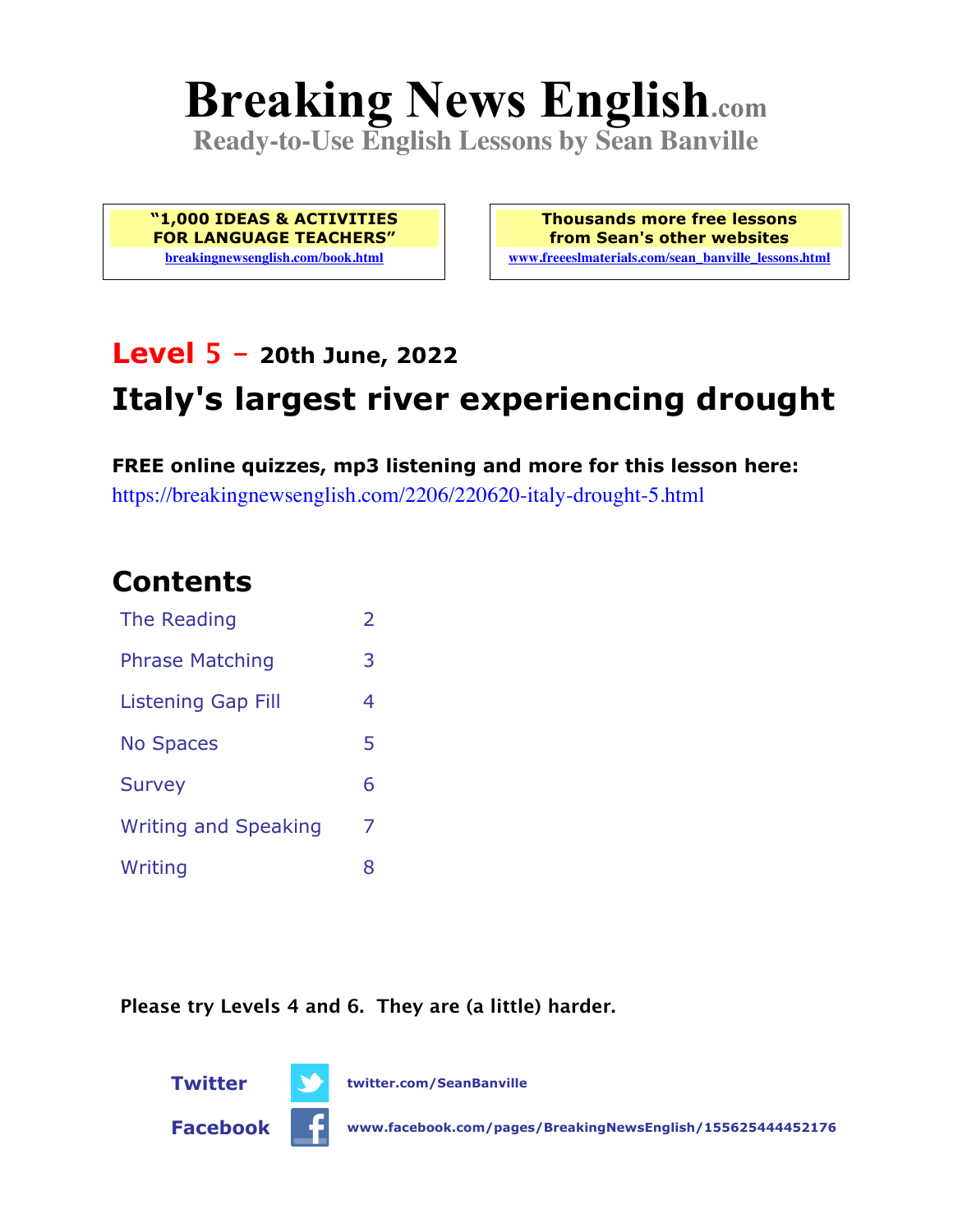### **THE READING**

From https://breakingnewsenglish.com/2206/220620-italy-drought-5.html

 Europe is experiencing water shortages. One region in northern Italy has its worst drought for 70 years. It has seen little rainfall in the past four months. This year's snowfall was 70 per cent lower. The water level of Italy's largest river, the Po, is three metres lower than average. A lot of the riverbed has dried up and people can walk across the mud. This has fully exposed a World War II shipwreck. Authorities are worried that if it doesn't rain soon, there'll be a serious water shortage. This will mean rationing, and farmers will have problems finding water to irrigate crops.

 Authorities said the water shortages are unprecedented. The River Po gets much of its water from a lake in the Italian Alps. The lake has had its lowest water levels since 1946. Higher-than-average temperatures and a mini heat wave are making things worse. A farmer from a rural town near Milan said she is expecting a "disastrous year". She said high temperatures and no rain will be "catastrophic." She added: "We believe that there will be a drop in wheat productivity by at least 20 per cent." The Po Valley will see a 30 to 40% reduction in fruit and vegetable production.

Sources: https://www.**cbsnews.com**/news/po-river-italy-dries-up-exposes-1943-shipwreck-zibello/ https://www**.theguardian.com**/world/2022/jun/15/italy-drought-po-valley-ration-water https://www.**euronews.com**/2022/06/17/crops-and-drinking-water-threatened-in-italys-po-valleyamid-worst-drought-in-70-years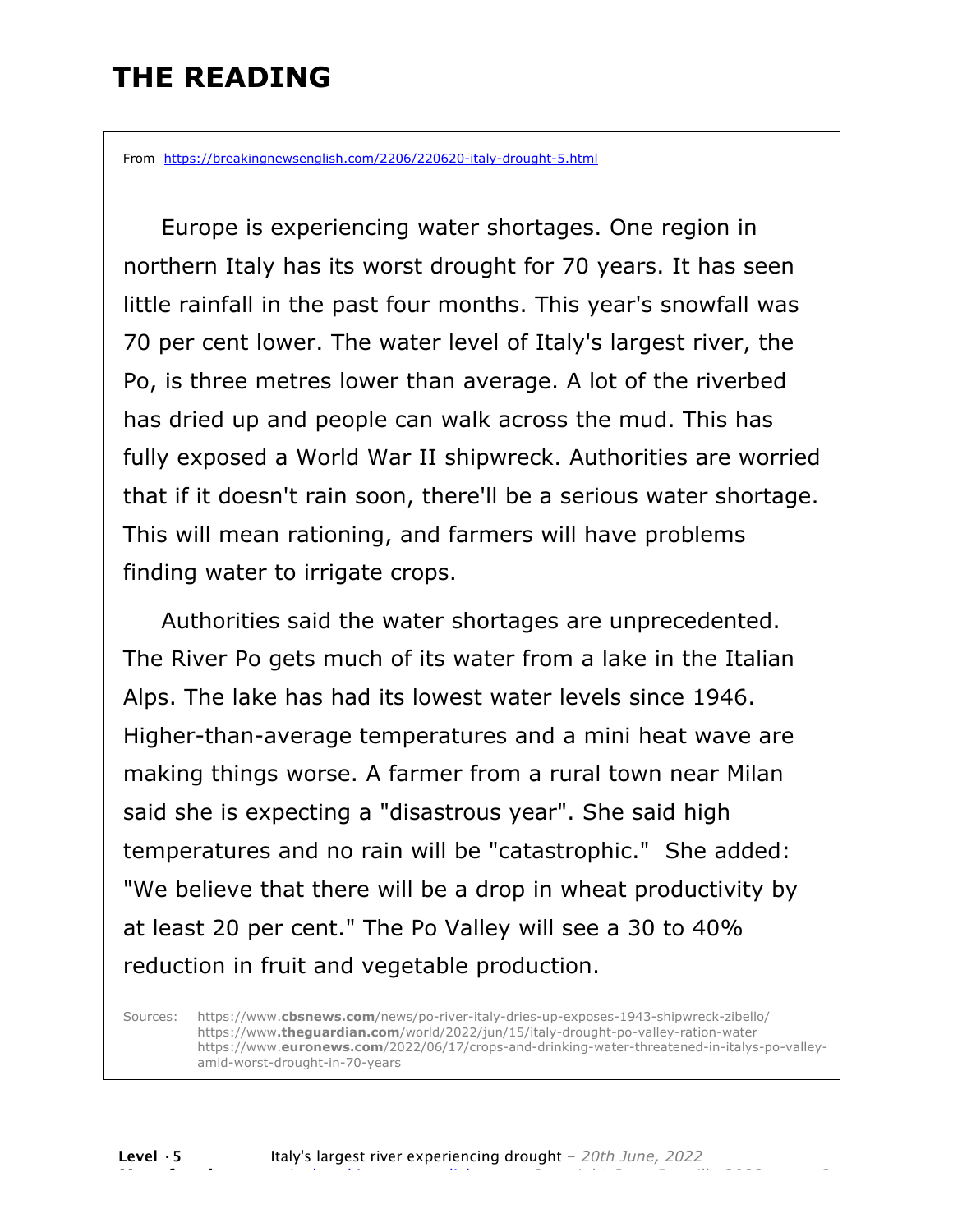### **PHRASE MATCHING**

From https://breakingnewsenglish.com/2206/220620-italy-drought-5.html

#### **PARAGRAPH ONE:**

- 1. water
- 2. It has seen little
- 3. The water level of
- 4. A lot of the riverbed
- 5. fully exposed a World War II
- 6. there'll be a serious
- 7. This will mean
- 8. finding water to

#### **PARAGRAPH TWO:**

- 1. water shortages
- 2. making things
- 3. she is expecting a
- 4. high
- 5. no rain will be
- 6. a drop
- 7. a 30 to 40%
- 8. fruit and vegetable
- a. has dried up
- b. rationing
- c. rainfall
- d. irrigate crops
- e. Italy's largest river
- f. shortages
- g. water shortage
- h. shipwreck

- a. disastrous year
- b. catastrophic
- c. production
- d. reduction
- e. worse
- f. are unprecedented
- g. temperatures
- h. in wheat productivity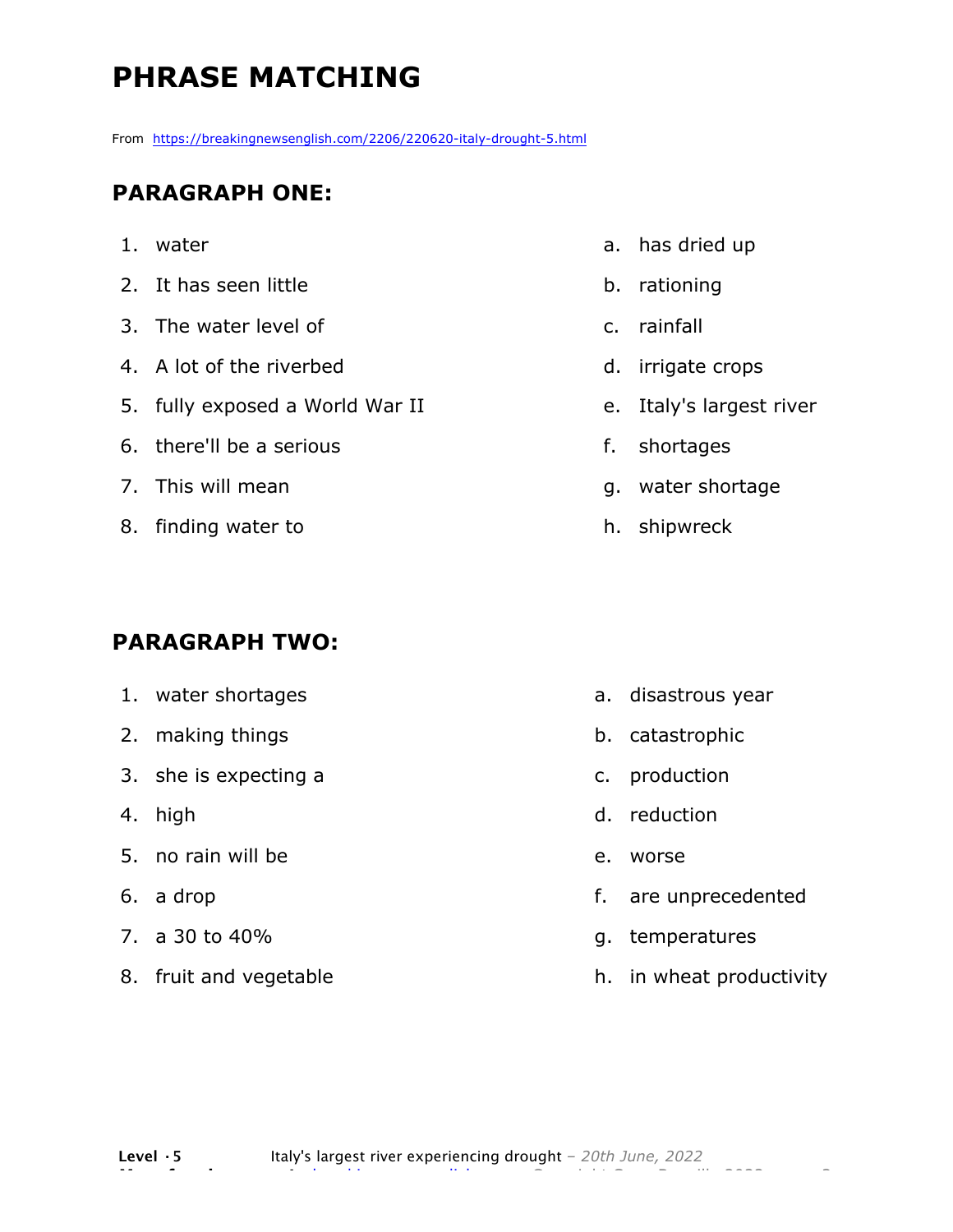### **LISTEN AND FILL IN THE GAPS**

From https://breakingnewsenglish.com/2206/220620-italy-drought-5.html

Europe (1) \_\_\_\_\_\_\_\_\_\_\_\_\_\_\_\_\_\_\_\_\_\_\_ shortages. One region in northern Italy has (2) \_\_\_\_\_\_\_\_\_\_\_\_\_\_\_\_\_\_\_ for 70 years. It has seen little rainfall in the past four months. This year's snowfall was 70 per cent lower. The water level of Italy's largest river, the Po, is three metres lower than average. A lot of the (3) \_\_\_\_\_\_\_\_\_\_\_\_\_\_\_\_\_\_\_ up and people can walk across the mud. This (4) **This (4) Contract Contract Contract Contract Contract Contract Contract Contract Contract Contract Contract Contract Contract Contract Contract Contract Contract Contract Contract Contract Contract Contract Con** Authorities are worried that if it doesn't rain soon, there'll be a serious water shortage.  $(5)$  \_\_\_\_\_\_\_\_\_\_\_\_\_\_\_\_\_\_\_\_\_\_\_, and farmers will have problems finding water (6) \_\_\_\_\_\_\_\_\_\_\_\_\_\_\_\_\_\_\_\_\_\_\_\_\_\_\_.

Authorities said the water (7) **Example 2 and Solution** The River Po gets much of its water from a lake in the Italian Alps. The lake has had its (8) \_\_\_\_\_\_\_\_\_\_\_\_\_\_\_\_\_\_\_ since 1946. Higher-than-average temperatures and a mini heat wave are  $(9)$   $(9)$ A farmer from a  $(10)$  and the said she is expecting a "disastrous year". She said high temperatures and no rain will be "catastrophic." She added: "We believe that there will be a drop (11) \_\_\_\_\_\_\_\_\_\_\_\_\_\_\_\_\_\_\_ by at least 20 per cent." The Po Valley will see a 30 to 40% (12) \_\_\_\_\_\_\_\_\_\_\_\_\_\_\_\_\_\_\_ and vegetable production.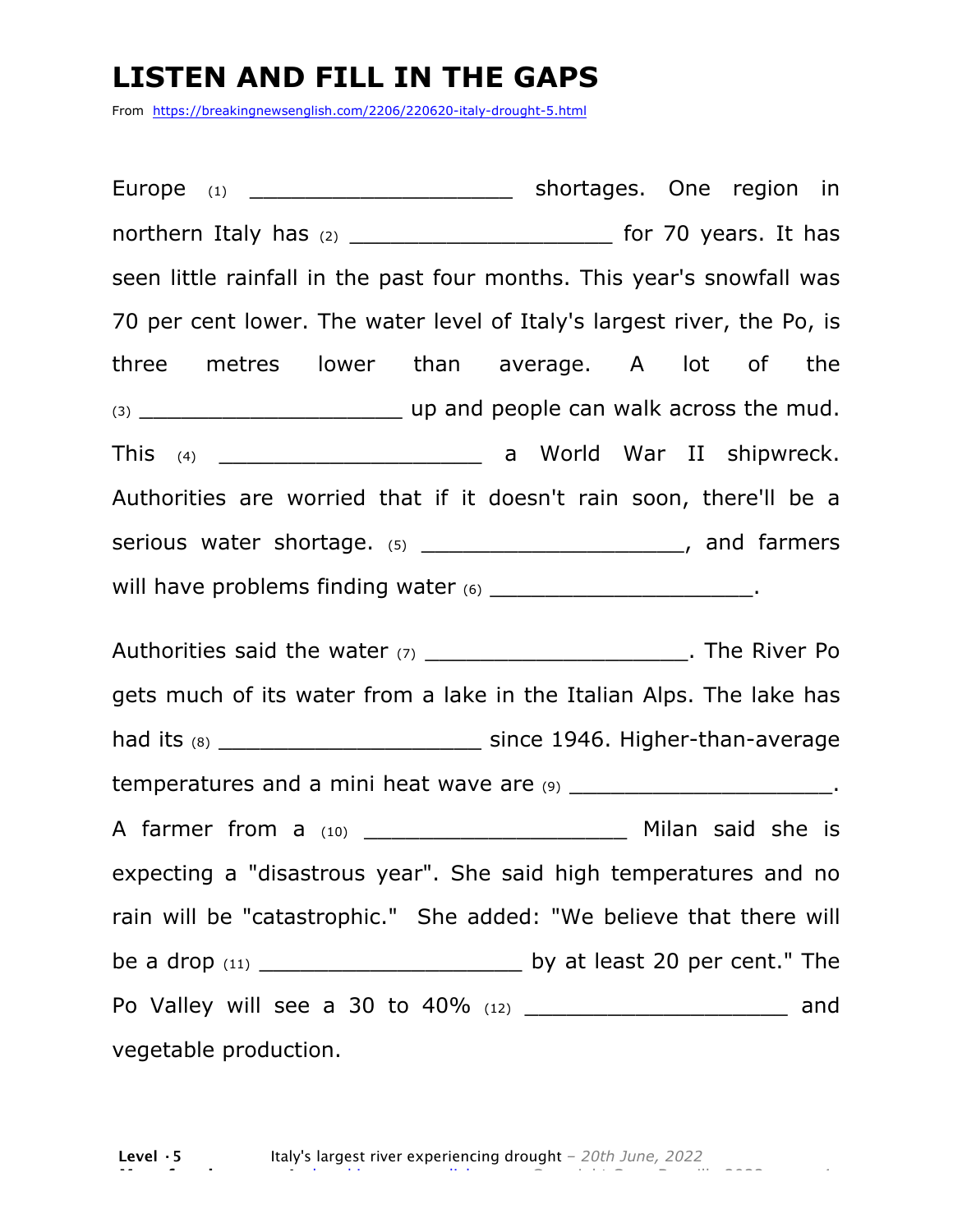## **PUT A SLASH ( / ) WHERE THE SPACES ARE**

From https://breakingnewsenglish.com/2206/220620-italy-drought-5.html

Europeisexperiencingwatershortages.OneregioninnorthernItalyhas itsworstdroughtfor70years.Ithasseenlittlerainfallinthepastfourmon ths.Thisyear'ssnowfallwas70percentlower.ThewaterlevelofItaly'sla rgestriver,thePo,isthreemetreslowerthanaverage.Alotoftheriverbe dhasdriedupandpeoplecanwalkacrossthemud.Thishasfullyexposed aWorldWarIIshipwreck.Authoritiesareworriedthatifitdoesn'trainsoo n,there'llbeaseriouswatershortage.Thiswillmeanrationing,andfarm erswillhaveproblemsfindingwatertoirrigatecrops.Authoritiessaidthe watershortagesareunprecedented.TheRiverPogetsmuchofitswaterf romalakeintheItalianAlps.Thelakehashaditslowestwaterlevelssince 1946.Higher-than-averagetemperaturesandaminiheatwavearemak ingthingsworse.AfarmerfromaruraltownnearMilansaidsheisexpecti nga"disastrousyear".Shesaidhightemperaturesandnorainwillbe"cat astrophic."Sheadded:"Webelievethattherewillbeadropinwheatprod uctivitybyatleast20percent."ThePoValleywillseea30to40%reductio ninfruitandvegetableproduction.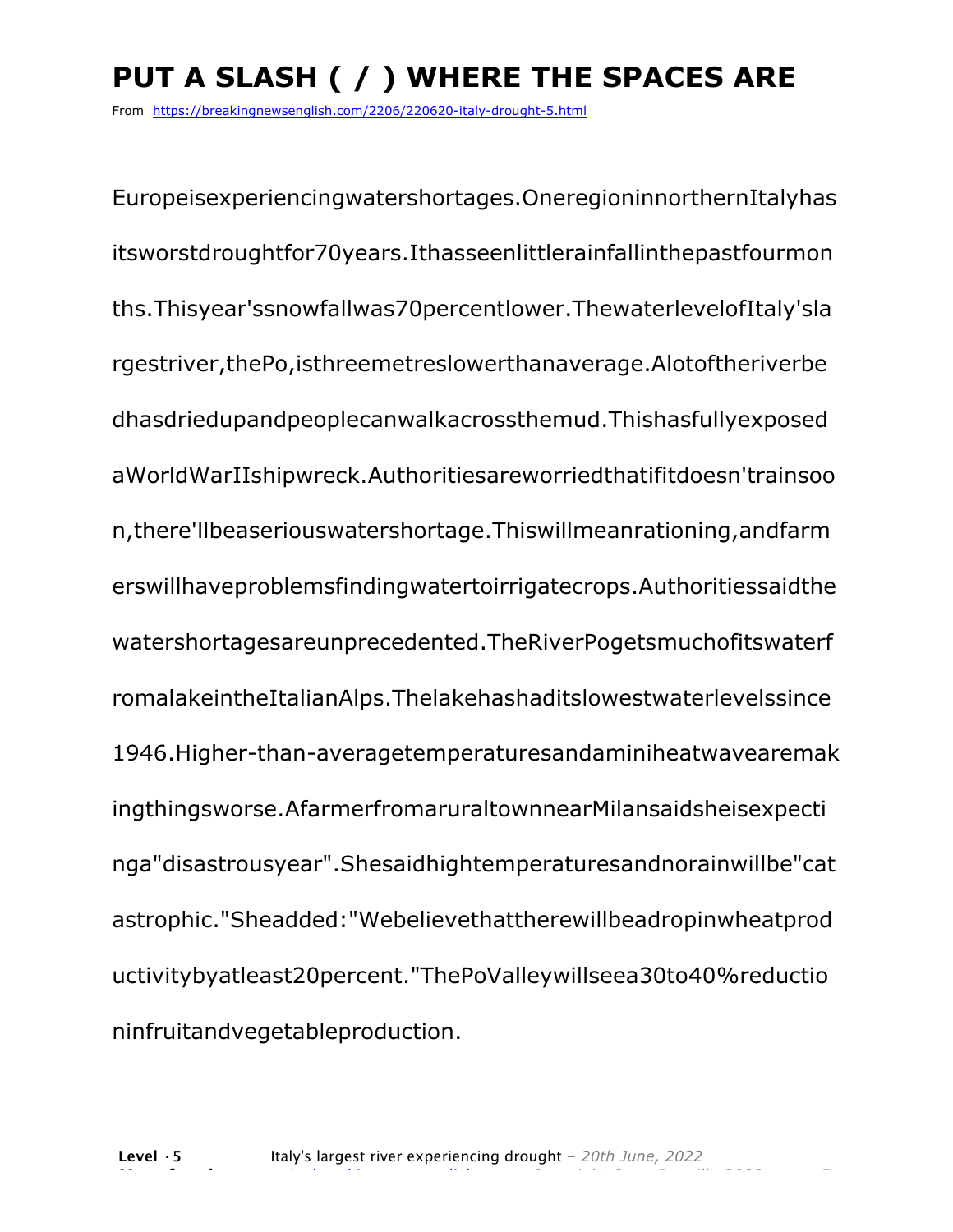### **DROUGHTS SURVEY**

From https://breakingnewsenglish.com/2206/220620-italy-drought-4.html

Write five GOOD questions about droughts in the table. Do this in pairs. Each student must write the questions on his / her own paper.

When you have finished, interview other students. Write down their answers.

|      | STUDENT 1 | STUDENT 2 | STUDENT 3 |
|------|-----------|-----------|-----------|
| Q.1. |           |           |           |
| Q.2. |           |           |           |
| Q.3. |           |           |           |
| Q.4. |           |           |           |
| Q.5. |           |           |           |

- Now return to your original partner and share and talk about what you found out. Change partners often.
- Make mini-presentations to other groups on your findings.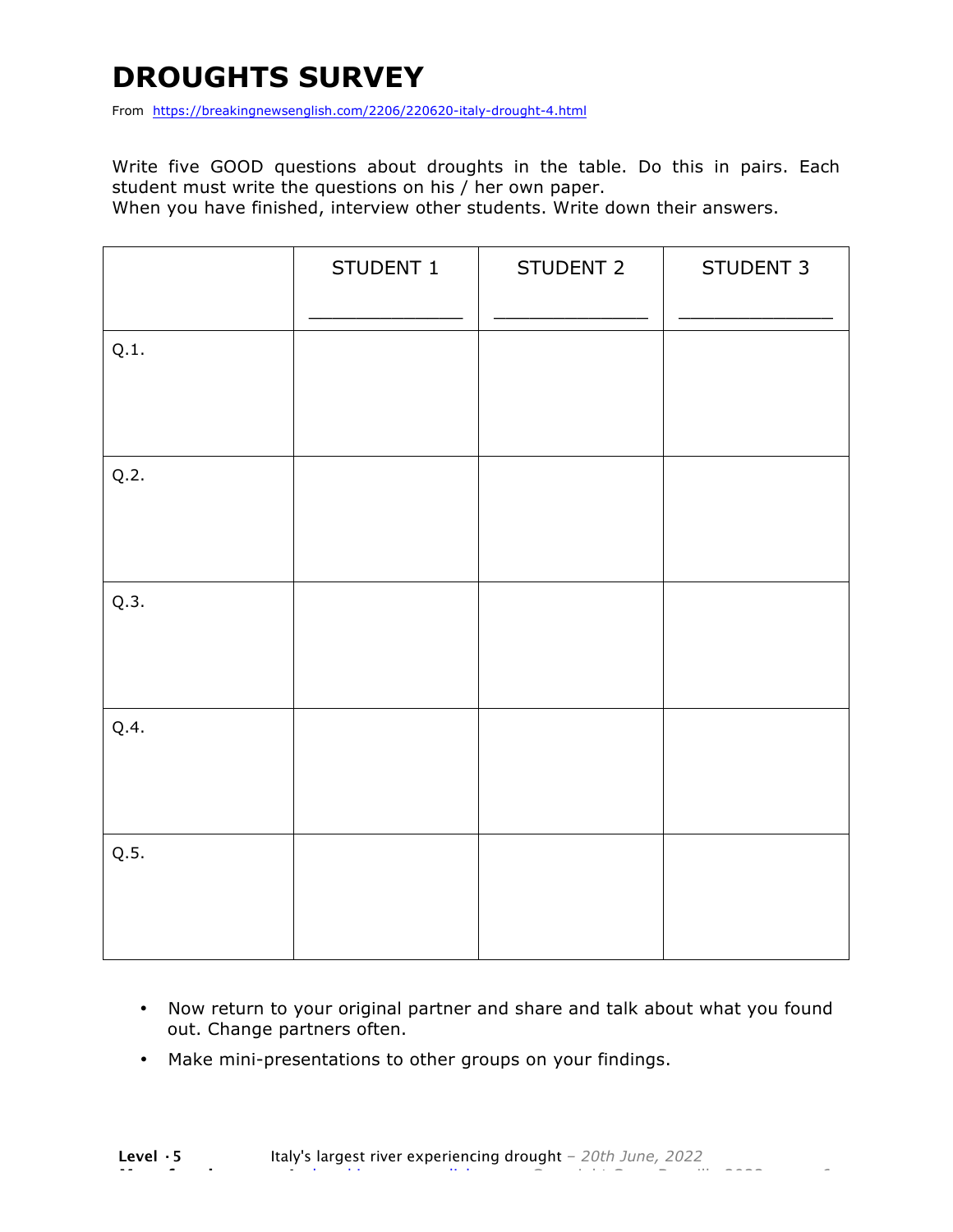### **WRITE QUESTIONS & ASK YOUR PARTNER(S)**

Student A: Do not show these to your speaking partner(s).

| a) |  |  |
|----|--|--|
| b) |  |  |
| c) |  |  |
| d) |  |  |
| e) |  |  |
| f) |  |  |

*Italy's largest river experiencing drought – 20th June, 2022* More free lessons at breakingnewsenglish.com

### **WRITE QUESTIONS & ASK YOUR PARTNER(S)**

-----------------------------------------------------------------------------

Student B: Do not show these to your speaking partner(s).

| a)            |  |  |
|---------------|--|--|
| b)            |  |  |
| $\mathsf{c})$ |  |  |
| d)            |  |  |
| e)            |  |  |
| f)            |  |  |
|               |  |  |